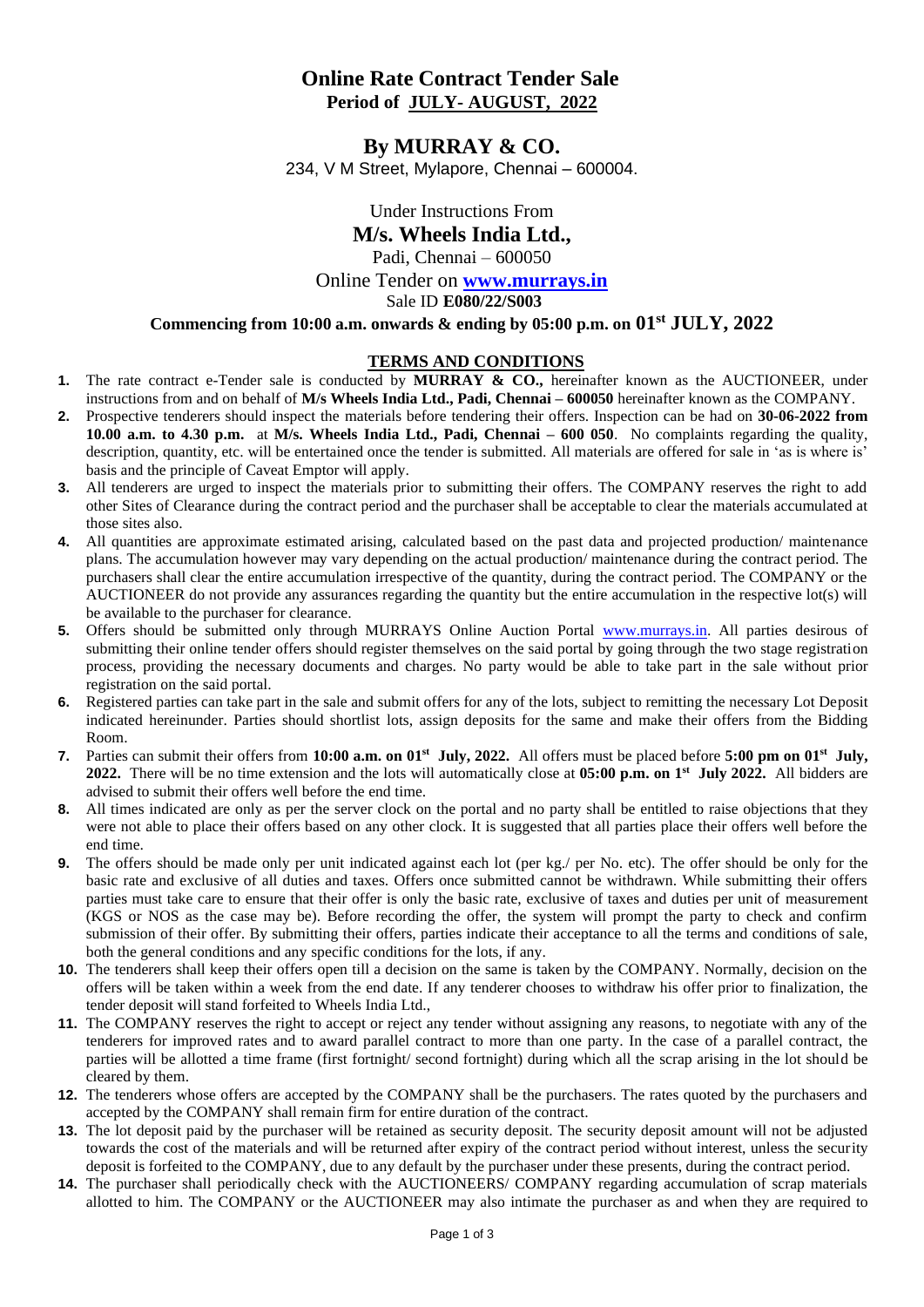clear the materials. Unless otherwise specified or informed, the purchaser shall within 3 days from the date of receipt of the intimation or by the date stipulated in the Sale Order, arrange to pay the sale value together with duties, taxes & levies at Wheels India Ltd. by way of Demand draft. Information conveyed to the representative of the purchaser over the telephone or e-mail or in writing to the address given in the tender document, shall be deemed to be sufficient intimation given to the purchaser and no claim for non-receipt of intimation shall be accepted as a reason for non-payment within the allotted time.

- **15.** The purchaser shall clear the entire accumulation of scrap from the Sites of Clearance as required by the COMPANY/ AUCTIONEER. The purchaser should strictly adhere to the periodicity of clearance set out. Where the periodicity of clearance is not specified, the scrap should be cleared as and when required by the COMPANY/ AUCTIONEERS. The COMPANY reserves the right to include other units/ factories for clearance of accumulation and the purchaser shall be agreeable to the same. The COMPANY does not assure full lorry/ van loads of material at any point in time and the purchaser shall not be entitled to decline/ delay taking delivery on account of sufficient accumulation not being available.
- **16.** Invoices will be raised by the COMPANY only in the name of the purchaser. Under no circumstances will requests for raising invoices in favour of other parties be considered.
- **17.** The rates of Taxes indicated, are as applicable as on date, based on best information available. Taxes as applicable at the time of delivery shall be payable extra, along with the sale value. Tshe purchaser shall not be entitled to claim rebate or relief on the basic price, in the event of any changes in government duties, taxes or levies.
- **18.** The materials paid for as per the clauses above should be removed from the factory premises at the purchaser's own cost within 4 days from the date of intimation or within the date stipulated.
- **19.** The purchaser shall periodically pay for and clear the entire accumulation of scrap allotted to him. Failure on the part of the purchaser to pay for and remove the materials as provided in the Clauses above, will result in the forfeiture of the Security Deposit, cancellation of the sale contract and the COMPANY may dispose the materials in any manner they may choose to, at the risk and expense of the defaulting purchaser. The defaulting purchaser will be liable for the loss, if any, incurred from such resale but shall not be entitled to profits, if any from such re-sale.
- **20.** The purchaser shall arrange for workmen at his own cost for loading the scrap materials on to the lorries. All tools required for loading such as shovels etc shall be brought by the purchaser. The purchaser, his workmen and transporters shall observe the rules and regulations of the COMPANY in regard to entry or exit from the COMPANY, safety, etc. The purchaser shall provide all personal protective and safety equipments to the labourers engaged by him and shall not be entitled to claim the same from the COMPANY. The driver of the vehicle should have a valid license and the vehicle should have a valid PU certificate which has to be shown at the time of entering the factory premises.
- **21.** In case of any of the scrap materials need to be gas-cut before loading on to the vehicle, the purchaser shall obtain prior permission for the same from the COMPANY. All safety regulations of the COMPANY are to be adhered to while cutting the materials. All materials required for cutting and loading should be brought by the purchaser, after obtaining prior permission for the same.
- **22.** It is the responsibility of the purchaser to know the safety requirements of the COMPANY while carrying out the work. If, even after being advised regarding the safety regulations, the purchaser violates the same, the COMPANY may cancel the contract. In the event of such cancellation the amounts paid by the purchaser will be forfeited and he/they have no claim over the material remaining uncleared.
- **23.** The contract is liable to be terminated without notice in the event of any purchaser's workmen removing or attempting to remove any scrap materials other than those allotted to him or any scrap materials not covered by the contract or removing or attempting to remove any materials covered by the contract in excess of the quantity paid for.
- **24.** The COMPANY will not be liable for any accident or injury to any of the purchaser's workmen or transport men while clearing the scrap.
- **25.** The materials shall be deemed to be sold by the COMPANY and purchased by the purchaser under the contract once the purchaser pays for the same to MURRAY & CO. Materials, once sold to the purchaser under this contract, shall lie in the COMPANY's premises at the risk of the purchaser and the COMPANY shall not be liable for any damage or loss for any reason whatsoever.
- **26.** The purchaser will be held liable for damages or loss caused to building, property, materials or men by the purchasers' workmen's or transport whether directly or indirectly.
- **27.** The decision of the COMPANY will be final and binding in all matters.
- **28.** For any clarifications on the conditions of sale, contact MURRAY & CO.

| <b>Sale</b> | Sale ID & Lot #  | <b>Description</b>                                                                                                                                               | Appx                | <b>GST</b> | TCS%                     | <b>Security</b> | Sale end time                            |
|-------------|------------------|------------------------------------------------------------------------------------------------------------------------------------------------------------------|---------------------|------------|--------------------------|-----------------|------------------------------------------|
| No.         |                  |                                                                                                                                                                  | Qty                 | %          |                          | Deposit Rs.     |                                          |
| 19907       | E080/22/S003 - A | USED & DISCARDED MS<br><b>FABRICATED ITEMS LIKE</b><br>CHANNELS, ANGLES, MS<br>PIPE, PIPE BITS, ROD<br><b>END BITS, ASSORTED</b><br><b>SPARES ETC (9716-118)</b> | 80000<br><b>KGS</b> | 18.00      | 1.00                     | 200000.00       | 01-07-2022 at<br>17.00Hrs<br>(5.00 p.m.) |
| 19908       | E080/22/S003 - B | USED & DISCARDED<br>ELECTRICAL CABLES,<br>ELECTRICAL SCRAP.<br>TUBE LIGHTS, BULBS<br>ETC. (9716-293)                                                             | 800<br><b>KGS</b>   | 18.00      | $\overline{\phantom{0}}$ | 5000.00         | 01-07-2022 at<br>17.00Hrs<br>(5.00 p.m.) |

## **LIST OF MATERIALS**